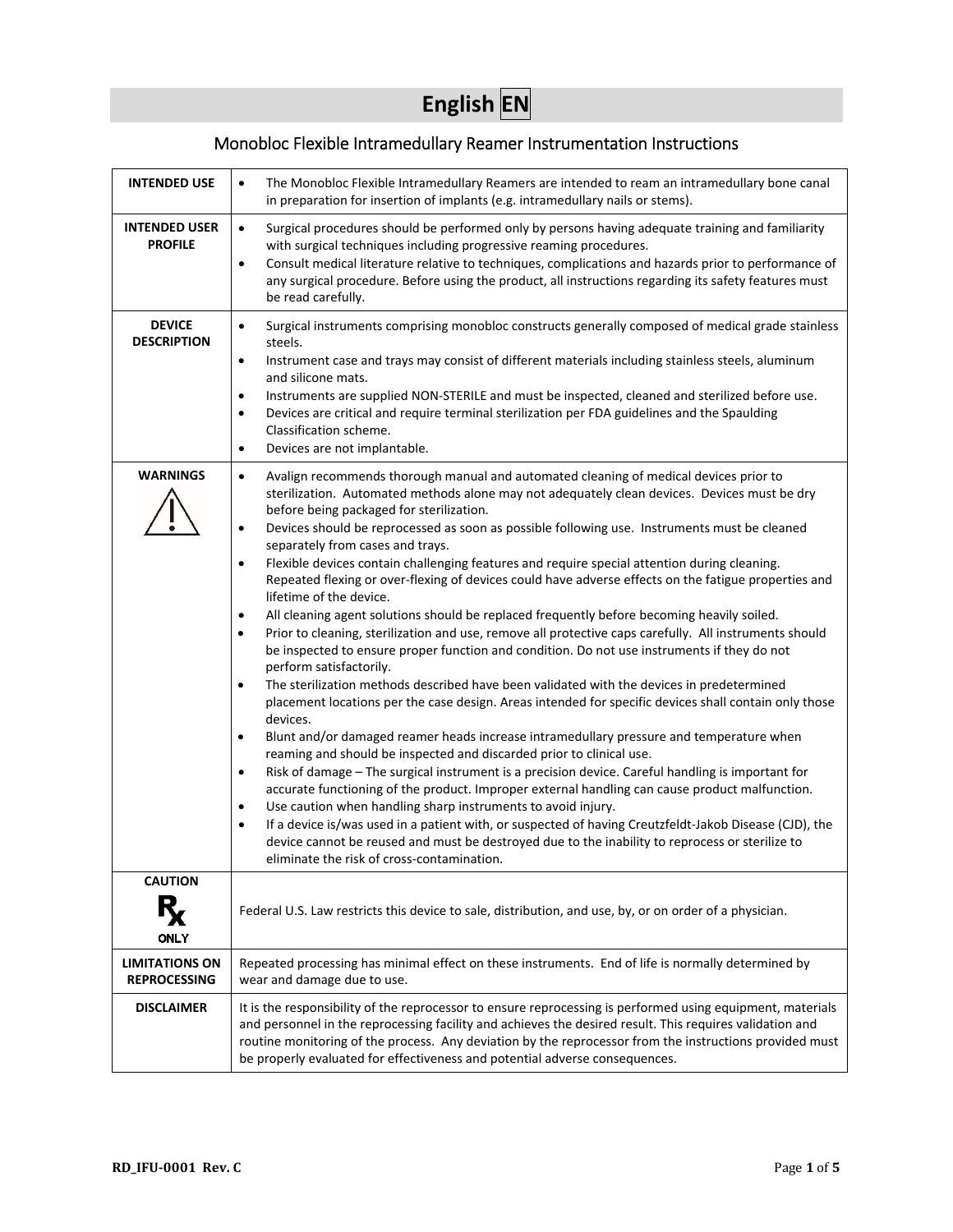## Reprocessing Instructions

| <b>TOOLS AND</b>                 |          |                                          | Cold Tap Water (< 20°C / 68°F)                                                                                                                                                                    |  |
|----------------------------------|----------|------------------------------------------|---------------------------------------------------------------------------------------------------------------------------------------------------------------------------------------------------|--|
| <b>ACCESSORIES</b>               |          | Water                                    | Hot Tap Water (> $40^{\circ}$ C / $104^{\circ}$ F)                                                                                                                                                |  |
|                                  |          |                                          | Deionized (DI) or Reverse Osmosis (RO) Water (ambient)                                                                                                                                            |  |
|                                  |          |                                          | Enzymatic Cleaner pH 6.0-8.0 i.e. MetriZyme, EndoZime, Enzol                                                                                                                                      |  |
|                                  |          | <b>Cleaning Agents</b>                   | Neutral Detergent pH 6.0-8.0 i.e. Liqui-nox, Valsure                                                                                                                                              |  |
|                                  |          |                                          | Assorted Sizes of Brushes and/or Pipe Cleaners with Nylon Bristles                                                                                                                                |  |
|                                  |          |                                          | Sterile Syringes or equivalent                                                                                                                                                                    |  |
|                                  |          | Accessories                              | Absorbent, Low Lint Disposable Cloths or equivalent                                                                                                                                               |  |
|                                  |          |                                          | <b>Soaking Pans</b>                                                                                                                                                                               |  |
|                                  |          |                                          | Hydrogen Peroxide<br><b>Medical Compressed Air</b>                                                                                                                                                |  |
|                                  |          | Equipment                                | <b>Ultrasonic Cleaner</b>                                                                                                                                                                         |  |
|                                  |          |                                          | <b>Automated Washer</b>                                                                                                                                                                           |  |
|                                  |          |                                          |                                                                                                                                                                                                   |  |
| <b>POINT-OF-USE</b>              | 1)       |                                          | Follow health care facility point of use practices. Keep devices moist after use to prevent soil from                                                                                             |  |
| AND                              |          |                                          | drying and remove excess soil and debris from all lumens, surfaces, crevices, sliding mechanisms,                                                                                                 |  |
| <b>CONTAINMENT</b>               |          |                                          | hinged joints, flexible areas and all other hard-to-clean design features.                                                                                                                        |  |
|                                  | 2)<br>3) |                                          | Suction or flush lumens with a cleaning solution immediately after use.<br>Follow universal precautions and contain devices in closed or covered containers for transport to                      |  |
|                                  |          | central supply.                          |                                                                                                                                                                                                   |  |
|                                  |          |                                          |                                                                                                                                                                                                   |  |
| <b>MANUAL</b><br><b>CLEANING</b> | 4)       |                                          | Disassemble all devices as warranted per manufacturer's instructions.                                                                                                                             |  |
|                                  | 5)       |                                          | Rinse devices under cold running tap water for a minimum of 3 minutes while wiping off residual<br>soil or debris. Actuate moveable mechanisms and flush all lumens, cracks and/or crevices while |  |
|                                  |          |                                          | rinsing. If the device has flexible areas, bend or flex the shaft multiple directions while rotating to                                                                                           |  |
|                                  |          | ensure adequate rinsing of all surfaces. |                                                                                                                                                                                                   |  |
|                                  | 6)       |                                          | Prepare an enzymatic cleaning solution per manufacturer's instructions including                                                                                                                  |  |
|                                  |          |                                          | dilution/concentration, water quality and temperature. Immerse devices and soak for a minimum of                                                                                                  |  |
|                                  |          |                                          | 10 minutes. While in the solution, use a soft, bristle brush to remove all traces of blood and debris                                                                                             |  |
|                                  |          |                                          | from the device, paying close attention to threads, crevices, seams, and any hard to reach areas.                                                                                                 |  |
|                                  |          | a)                                       | If the device has sliding mechanisms or hinged joints, actuate the device while scrubbing to                                                                                                      |  |
|                                  |          | remove trapped soil.<br>b)               | If the device contains a lumen, use a tight-fitting nylon brush or pipe cleaner while pushing in                                                                                                  |  |
|                                  |          |                                          | and out with a twisting motion to facilitate removal of debris; ensure the full diameter and                                                                                                      |  |
|                                  |          |                                          | depth of the lumen is accessed. Flush the lumen, three times minimum, with a syringe                                                                                                              |  |
|                                  |          |                                          | containing a minimum solution of 60mL.                                                                                                                                                            |  |
|                                  |          | c)                                       | If the device has flexible areas, bend or flex the shaft multiple directions in the solution and use                                                                                              |  |
|                                  |          |                                          | a scrub brush and twisting action to clean all surfaces while rotating the part.                                                                                                                  |  |
|                                  | 7)       |                                          | Remove devices and rinse/agitate in cold tap water for a minimum of 3 minutes. Actuate moveable                                                                                                   |  |
|                                  |          |                                          | mechanisms and flush all lumens, cracks and/or crevices while rinsing. If the device has flexible                                                                                                 |  |
|                                  |          | surfaces.                                | areas, bend or flex the shaft multiple directions while rotating to ensure adequate rinsing of all                                                                                                |  |
|                                  | 8)       |                                          | Prepare a neutral detergent cleaning solution per manufacturer's instructions including                                                                                                           |  |
|                                  |          |                                          | dilution/concentration, water quality and temperature. Immerse devices and soak for a minimum of                                                                                                  |  |
|                                  |          |                                          | 5 minutes. While in the solution, use a soft, bristle brush to remove all traces of blood and debris                                                                                              |  |
|                                  |          |                                          | from the device, paying close attention to threads, crevices, seams, and any hard to reach areas.                                                                                                 |  |
|                                  |          | a)                                       | If the device has sliding mechanisms or hinged joints, actuate the device while scrubbing to                                                                                                      |  |
|                                  |          | remove trapped soil.                     |                                                                                                                                                                                                   |  |
|                                  |          | b)                                       | If the device contains a lumen, use a tight-fitting nylon brush or pipe cleaner while pushing in                                                                                                  |  |
|                                  |          |                                          | and out with a twisting motion to facilitate removal of debris; ensure the full diameter and<br>depth of the lumen is accessed. Flush the lumen, three times minimum, with a syringe              |  |
|                                  |          |                                          | containing a minimum solution of 60mL.                                                                                                                                                            |  |
|                                  |          | C)                                       | If the device has flexible areas, bend or flex the shaft multiple directions in the solution and use                                                                                              |  |
|                                  |          |                                          | a scrub brush and twisting action to clean all surfaces while rotating the part.                                                                                                                  |  |
|                                  |          |                                          |                                                                                                                                                                                                   |  |
|                                  |          |                                          |                                                                                                                                                                                                   |  |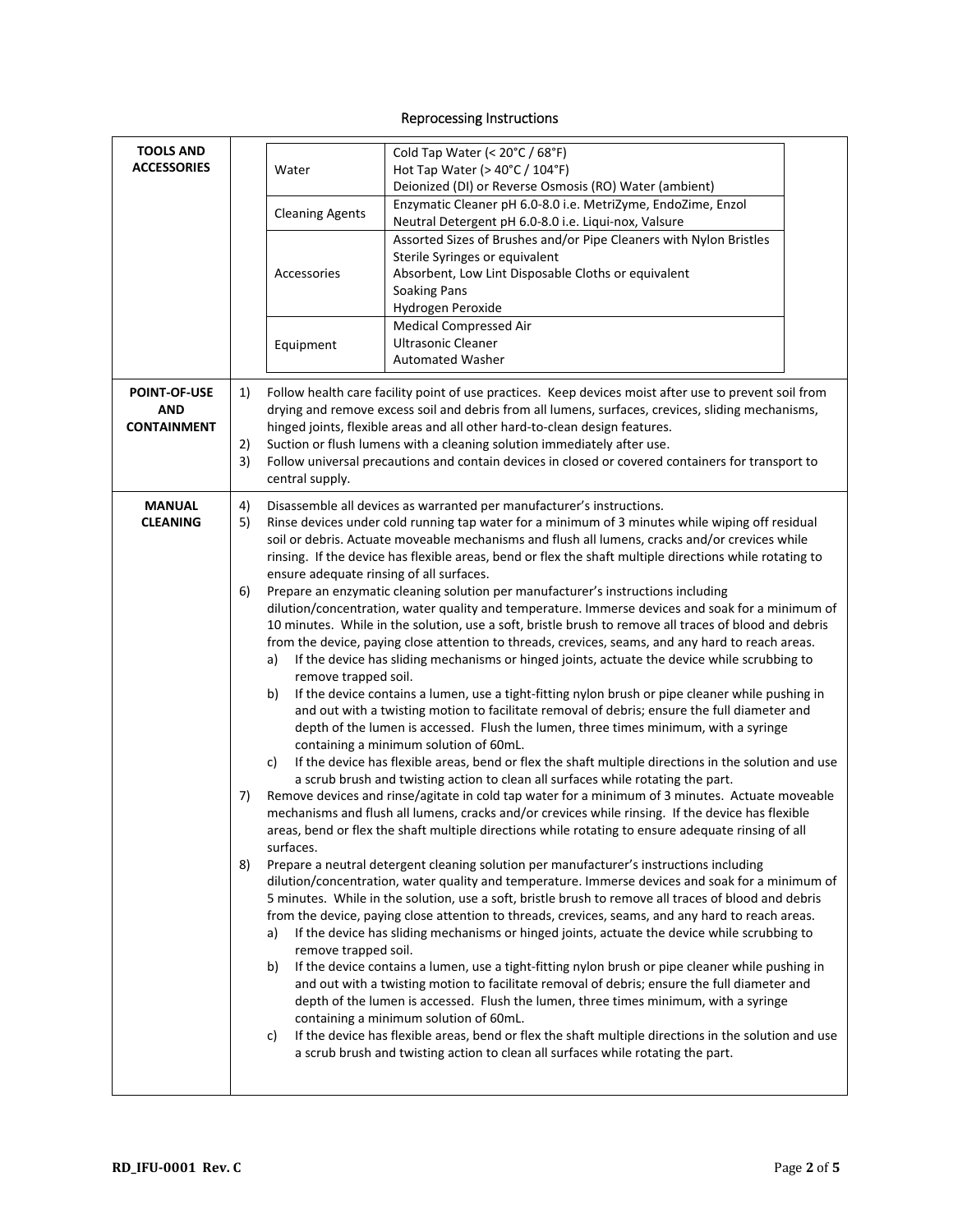#### Reprocessing Instructions

| <b>AUTOMATED</b>                                      | 9)                                                                                                                                                                                                                                                                                                                                                                                                                                                                                   | Remove devices and rinse/agitate in cold tap water for a minimum of 3 minutes. Actuate moveable<br>mechanisms and flush all lumens, cracks and/or crevices while rinsing. If the device has flexible<br>areas, bend or flex the shaft slightly in multiple directions while rotating to ensure adequate rinsing<br>of all surfaces.<br>10) Prepare an enzymatic cleaning solution using hot water per manufacturer's recommendations in an<br>ultrasonic unit. Sonicate the devices for a minimum of 15 minutes using a minimum frequency of 40<br>kHz. It is recommended to use an ultrasonic unit with flushing attachments. Devices with lumens<br>should be flushed with cleaning solution under the surface of the solution to ensure adequate<br>perfusion of channels.<br>11) Remove devices and rinse/agitate in ambient DI/RO water for a minimum of 4 minutes. Actuate<br>moveable mechanisms and flush all lumens, cracks and/or crevices while rinsing. If the device has<br>flexible areas, bend or flex the shaft multiple directions while rotating for a minimum of 2 minutes<br>to ensure adequate rinsing of all surfaces.<br>12) Dry the device using an absorbent cloth. Dry any internal areas with filtered, compressed air.<br>13) Visually inspect the device for soil under magnification including all actuating mechanisms, cracks,<br>crevices, and lumens. If not visibly clean, repeat steps 4-13.<br>14) Submerge device in 2-3% hydrogen peroxide. The appearance of bubbles confirms the presence of<br>hemoglobin. Repeat steps 5-14 if bubbles appear. Adequately rinse device with DI/RO water.<br>Note: All devices must be manually pre-cleaned prior to any automated cleaning process, follow steps 1- |                |                                                                                         |                                                                                                                                                                                                                                                                                                   |
|-------------------------------------------------------|--------------------------------------------------------------------------------------------------------------------------------------------------------------------------------------------------------------------------------------------------------------------------------------------------------------------------------------------------------------------------------------------------------------------------------------------------------------------------------------|------------------------------------------------------------------------------------------------------------------------------------------------------------------------------------------------------------------------------------------------------------------------------------------------------------------------------------------------------------------------------------------------------------------------------------------------------------------------------------------------------------------------------------------------------------------------------------------------------------------------------------------------------------------------------------------------------------------------------------------------------------------------------------------------------------------------------------------------------------------------------------------------------------------------------------------------------------------------------------------------------------------------------------------------------------------------------------------------------------------------------------------------------------------------------------------------------------------------------------------------------------------------------------------------------------------------------------------------------------------------------------------------------------------------------------------------------------------------------------------------------------------------------------------------------------------------------------------------------------------------------------------------------------------------------------------------------------------------------------------------|----------------|-----------------------------------------------------------------------------------------|---------------------------------------------------------------------------------------------------------------------------------------------------------------------------------------------------------------------------------------------------------------------------------------------------|
| <b>CLEANING</b>                                       | 9. Steps 10-14 are optional but advised.                                                                                                                                                                                                                                                                                                                                                                                                                                             |                                                                                                                                                                                                                                                                                                                                                                                                                                                                                                                                                                                                                                                                                                                                                                                                                                                                                                                                                                                                                                                                                                                                                                                                                                                                                                                                                                                                                                                                                                                                                                                                                                                                                                                                                |                |                                                                                         |                                                                                                                                                                                                                                                                                                   |
|                                                       | 15) Transfer the devices to an automatic washer/disinfector for processing per the below minimum<br>parameters.                                                                                                                                                                                                                                                                                                                                                                      |                                                                                                                                                                                                                                                                                                                                                                                                                                                                                                                                                                                                                                                                                                                                                                                                                                                                                                                                                                                                                                                                                                                                                                                                                                                                                                                                                                                                                                                                                                                                                                                                                                                                                                                                                |                |                                                                                         |                                                                                                                                                                                                                                                                                                   |
|                                                       |                                                                                                                                                                                                                                                                                                                                                                                                                                                                                      | Phase                                                                                                                                                                                                                                                                                                                                                                                                                                                                                                                                                                                                                                                                                                                                                                                                                                                                                                                                                                                                                                                                                                                                                                                                                                                                                                                                                                                                                                                                                                                                                                                                                                                                                                                                          | Time (minutes) | Temperature                                                                             | Detergent Type &<br>Concentration                                                                                                                                                                                                                                                                 |
|                                                       |                                                                                                                                                                                                                                                                                                                                                                                                                                                                                      | Pre-wash 1                                                                                                                                                                                                                                                                                                                                                                                                                                                                                                                                                                                                                                                                                                                                                                                                                                                                                                                                                                                                                                                                                                                                                                                                                                                                                                                                                                                                                                                                                                                                                                                                                                                                                                                                     | 02:00          | Cold Tap Water                                                                          | N/A                                                                                                                                                                                                                                                                                               |
|                                                       |                                                                                                                                                                                                                                                                                                                                                                                                                                                                                      | Enzyme Wash                                                                                                                                                                                                                                                                                                                                                                                                                                                                                                                                                                                                                                                                                                                                                                                                                                                                                                                                                                                                                                                                                                                                                                                                                                                                                                                                                                                                                                                                                                                                                                                                                                                                                                                                    | 02:00          | Hot Tap Water                                                                           | Enzyme Detergent                                                                                                                                                                                                                                                                                  |
|                                                       |                                                                                                                                                                                                                                                                                                                                                                                                                                                                                      | Wash 1                                                                                                                                                                                                                                                                                                                                                                                                                                                                                                                                                                                                                                                                                                                                                                                                                                                                                                                                                                                                                                                                                                                                                                                                                                                                                                                                                                                                                                                                                                                                                                                                                                                                                                                                         | 02:00          | 63°C / 146°F                                                                            | <b>Neutral Detergent</b>                                                                                                                                                                                                                                                                          |
|                                                       |                                                                                                                                                                                                                                                                                                                                                                                                                                                                                      | Rinse 1                                                                                                                                                                                                                                                                                                                                                                                                                                                                                                                                                                                                                                                                                                                                                                                                                                                                                                                                                                                                                                                                                                                                                                                                                                                                                                                                                                                                                                                                                                                                                                                                                                                                                                                                        | 02:00          | Hot Tap Water                                                                           | N/A                                                                                                                                                                                                                                                                                               |
|                                                       |                                                                                                                                                                                                                                                                                                                                                                                                                                                                                      | <b>Purified Water Rinse</b>                                                                                                                                                                                                                                                                                                                                                                                                                                                                                                                                                                                                                                                                                                                                                                                                                                                                                                                                                                                                                                                                                                                                                                                                                                                                                                                                                                                                                                                                                                                                                                                                                                                                                                                    | 02:00          | 63°C / 146°F                                                                            | N/A                                                                                                                                                                                                                                                                                               |
|                                                       |                                                                                                                                                                                                                                                                                                                                                                                                                                                                                      | Drying                                                                                                                                                                                                                                                                                                                                                                                                                                                                                                                                                                                                                                                                                                                                                                                                                                                                                                                                                                                                                                                                                                                                                                                                                                                                                                                                                                                                                                                                                                                                                                                                                                                                                                                                         | 07:00          | 115°C / 240°F                                                                           | N/A                                                                                                                                                                                                                                                                                               |
|                                                       |                                                                                                                                                                                                                                                                                                                                                                                                                                                                                      | 16) Dry excess moisture using an absorbent cloth. Dry any internal areas with filtered, compressed air.<br>17) Visually inspect the device for soil under magnification including all actuating mechanisms, cracks,<br>crevices and lumens. If not visibly clean, repeat steps 4-9, 15-17.<br>18) Submerge device in 2-3% hydrogen peroxide. The appearance of bubbles confirms the presence of<br>hemoglobin. Repeat steps 5-9, 15-18 if bubbles appear. Adequately rinse device with DI/RO water.                                                                                                                                                                                                                                                                                                                                                                                                                                                                                                                                                                                                                                                                                                                                                                                                                                                                                                                                                                                                                                                                                                                                                                                                                                            |                |                                                                                         |                                                                                                                                                                                                                                                                                                   |
| <b>DISINFECTION</b>                                   | $\bullet$<br>$\bullet$                                                                                                                                                                                                                                                                                                                                                                                                                                                               | Devices must be terminally sterilized (See § Sterilization).<br>disinfection per ISO 15883.                                                                                                                                                                                                                                                                                                                                                                                                                                                                                                                                                                                                                                                                                                                                                                                                                                                                                                                                                                                                                                                                                                                                                                                                                                                                                                                                                                                                                                                                                                                                                                                                                                                    |                |                                                                                         | Avalign instruments are compatible with washer/disinfector time-temperature profiles for thermal                                                                                                                                                                                                  |
| <b>INSPECTION AND</b><br><b>FUNCTIONAL</b><br>TESTING | Visually inspect devices for damage or wear. Instruments with broken, cracked, chipped or worn<br>$\bullet$<br>parts, or tarnished surfaces should not be used, but should be replaced immediately.<br>Check that reamer cutting edges are smooth and continuous, free from large cracks or chips that<br>$\bullet$<br>may impair cutting performance.<br>Verify modular reamer mating surfaces function as intended and device interfaces with power<br>٠<br>without complications. |                                                                                                                                                                                                                                                                                                                                                                                                                                                                                                                                                                                                                                                                                                                                                                                                                                                                                                                                                                                                                                                                                                                                                                                                                                                                                                                                                                                                                                                                                                                                                                                                                                                                                                                                                |                |                                                                                         |                                                                                                                                                                                                                                                                                                   |
| <b>PACKAGING</b>                                      | $\bullet$                                                                                                                                                                                                                                                                                                                                                                                                                                                                            | the devices.                                                                                                                                                                                                                                                                                                                                                                                                                                                                                                                                                                                                                                                                                                                                                                                                                                                                                                                                                                                                                                                                                                                                                                                                                                                                                                                                                                                                                                                                                                                                                                                                                                                                                                                                   |                |                                                                                         | Only FDA cleared sterilization packaging materials should be used by the end user when packaging                                                                                                                                                                                                  |
|                                                       | $\bullet$<br>$\bullet$                                                                                                                                                                                                                                                                                                                                                                                                                                                               | <b>Sterilization Wrap</b><br>$\circ$<br>wrap method or equivalent.<br><b>Rigid Sterilization Container</b><br>$\circ$<br>guidance.                                                                                                                                                                                                                                                                                                                                                                                                                                                                                                                                                                                                                                                                                                                                                                                                                                                                                                                                                                                                                                                                                                                                                                                                                                                                                                                                                                                                                                                                                                                                                                                                             |                | for use provided by the container manufacturer or contact the manufacturer directly for | The end user should consult ANSI/AAMI ST79 for additional information on steam sterilization.<br>Cases may be wrapped in a standard, medical grade sterilization wrap using the AAMI double<br>For information regarding rigid sterilization containers, please refer to appropriate instructions |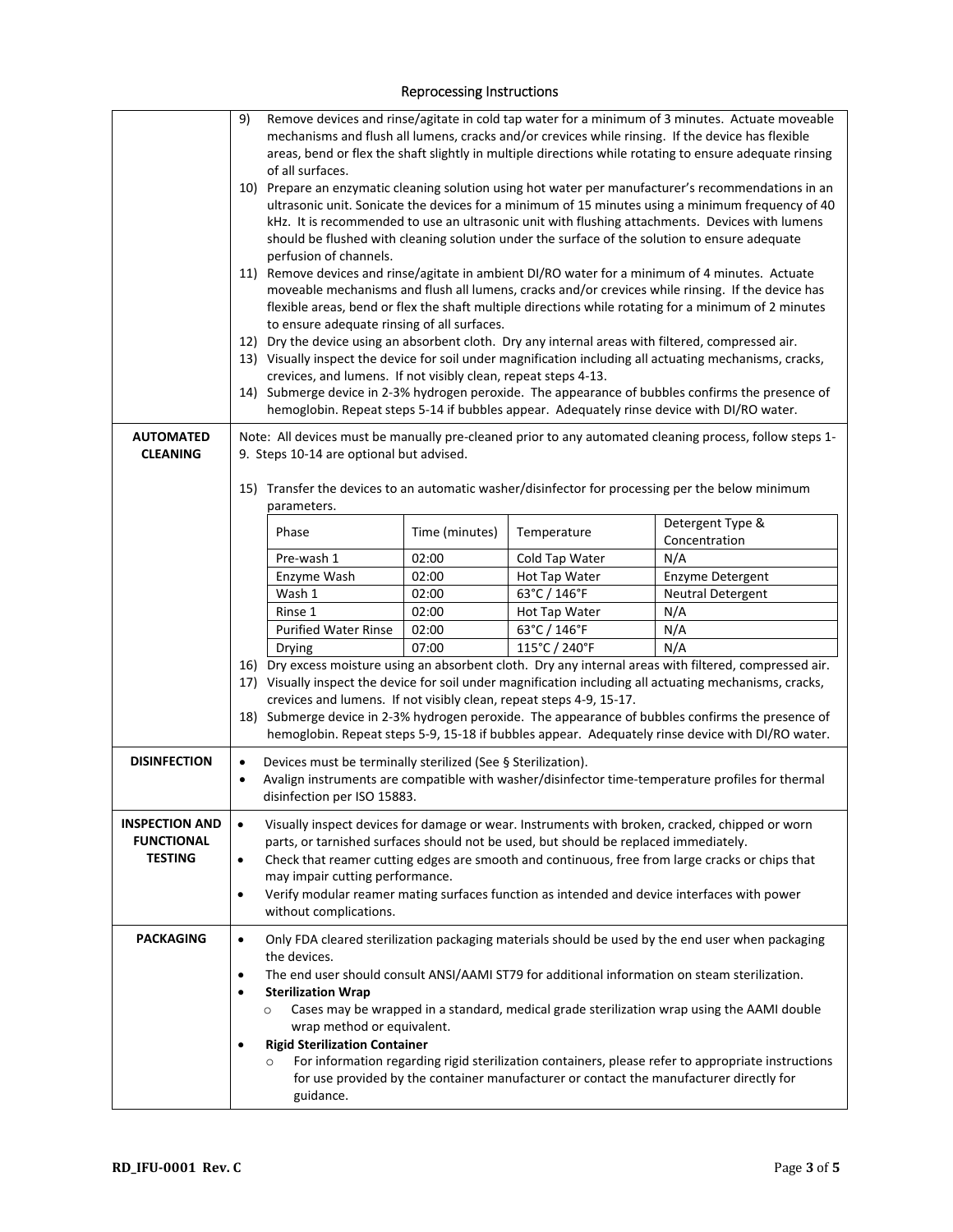## Reprocessing Instructions

| <b>STERILIZATION</b> | Sterilize with steam. The following are minimum cycles required for steam sterilization of Avalign<br>devices:                                                                                                                                                                                                                                                                                                                                                                                                                                                                                                                                                                                                                                                                                                                                   |                                                                                                                 |                                                                                                                                                                                       |                    |                                                                                                                                                                                                     |
|----------------------|--------------------------------------------------------------------------------------------------------------------------------------------------------------------------------------------------------------------------------------------------------------------------------------------------------------------------------------------------------------------------------------------------------------------------------------------------------------------------------------------------------------------------------------------------------------------------------------------------------------------------------------------------------------------------------------------------------------------------------------------------------------------------------------------------------------------------------------------------|-----------------------------------------------------------------------------------------------------------------|---------------------------------------------------------------------------------------------------------------------------------------------------------------------------------------|--------------------|-----------------------------------------------------------------------------------------------------------------------------------------------------------------------------------------------------|
|                      | <b>Double Wrapped Instrument Case:</b>                                                                                                                                                                                                                                                                                                                                                                                                                                                                                                                                                                                                                                                                                                                                                                                                           |                                                                                                                 |                                                                                                                                                                                       |                    |                                                                                                                                                                                                     |
|                      | <b>Cycle Type</b><br>Prevacuum                                                                                                                                                                                                                                                                                                                                                                                                                                                                                                                                                                                                                                                                                                                                                                                                                   | Temperature<br>132°C (270°F)                                                                                    | <b>Exposure Time</b><br>4 minutes                                                                                                                                                     | <b>Pulses</b><br>4 | <b>Drying Time</b><br>20 minutes                                                                                                                                                                    |
|                      | Single Instrument Case Enclosed in Rigid Sterilization Container:                                                                                                                                                                                                                                                                                                                                                                                                                                                                                                                                                                                                                                                                                                                                                                                |                                                                                                                 |                                                                                                                                                                                       |                    |                                                                                                                                                                                                     |
|                      | <b>Cycle Type</b>                                                                                                                                                                                                                                                                                                                                                                                                                                                                                                                                                                                                                                                                                                                                                                                                                                | Temperature                                                                                                     | <b>Exposure Time</b>                                                                                                                                                                  | <b>Pulses</b>      | <b>Drying Time</b>                                                                                                                                                                                  |
|                      | Prevacuum                                                                                                                                                                                                                                                                                                                                                                                                                                                                                                                                                                                                                                                                                                                                                                                                                                        | 132°C (270°F)                                                                                                   | 4 minutes                                                                                                                                                                             | 4                  | 30 minutes                                                                                                                                                                                          |
|                      | The operating instructions and guidelines for maximum load configuration of the sterilizer<br>$\bullet$<br>manufacturer should be followed explicitly. The sterilizer must be properly installed, maintained, and<br>calibrated.<br>Time and temperature parameters required for sterilization vary according to type of sterilizer, cycle<br>$\bullet$<br>design, and packaging material. It is critical that process parameters be validated for each facility's                                                                                                                                                                                                                                                                                                                                                                               |                                                                                                                 |                                                                                                                                                                                       |                    |                                                                                                                                                                                                     |
|                      | individual type of sterilization equipment and product load configuration.<br>Avalign devices were validated under laboratory conditions using the biological indicator (BI) overkill<br>$\bullet$<br>method to achieve a sterility assurance level (SAL) of 10 <sup>-6</sup> in a double wrapped instrument case or a<br>single instrument case enclosed by the appropriate rigid sterilization container.<br>Only steam sterilization cycles have been validated for use and have been shown to be compatible<br>$\bullet$<br>with the device design. A facility may choose to use different steam sterilization cycles other than<br>the cycle suggested if the facility has properly validated the cycle to ensure adequate steam<br>penetration and contact with the devices for sterilization. Note: rigid sterilization containers cannot |                                                                                                                 |                                                                                                                                                                                       |                    |                                                                                                                                                                                                     |
|                      |                                                                                                                                                                                                                                                                                                                                                                                                                                                                                                                                                                                                                                                                                                                                                                                                                                                  | be used in gravity steam cycles.                                                                                |                                                                                                                                                                                       |                    |                                                                                                                                                                                                     |
| <b>STORAGE</b>       | $\bullet$<br>cabinet or storage case.<br>$\bullet$                                                                                                                                                                                                                                                                                                                                                                                                                                                                                                                                                                                                                                                                                                                                                                                               |                                                                                                                 | Care should be taken when handling devices to avoid damaging the sterile barrier.                                                                                                     |                    | After sterilization, instruments should remain in sterilization packaging and be stored in a clean, dry                                                                                             |
| <b>MAINTENANCE</b>   | $\bullet$<br>$\bullet$                                                                                                                                                                                                                                                                                                                                                                                                                                                                                                                                                                                                                                                                                                                                                                                                                           | Discard damaged, worn or non-functional devices.<br>Reamer heads cannot be resharpened.                         |                                                                                                                                                                                       |                    |                                                                                                                                                                                                     |
| <b>WARRANTY</b>      | $\bullet$<br>shipping.<br>$\bullet$                                                                                                                                                                                                                                                                                                                                                                                                                                                                                                                                                                                                                                                                                                                                                                                                              |                                                                                                                 | All products are guaranteed to be free from defects in material and workmanship at the time of<br>failure of products which have been modified in any way from their original design. |                    | Avalign instruments are reusable and meet AAMI standards for sterilization. All our products are<br>designed and manufactured to meet the highest quality standards. We cannot accept liability for |
| <b>CONTACT</b>       | <b>Manufactured by:</b><br>1-877-289-1096<br>www.avalign.com                                                                                                                                                                                                                                                                                                                                                                                                                                                                                                                                                                                                                                                                                                                                                                                     | <b>Avalign Technologies</b><br>8727 Clinton Park Drive<br>Fort Wayne, IN 46825<br>product.questions@avalign.com |                                                                                                                                                                                       |                    | <b>Distributed By:</b><br>Synthes USA, LLC<br>1101 Synthes Avenue<br>Monument, CO 80132                                                                                                             |